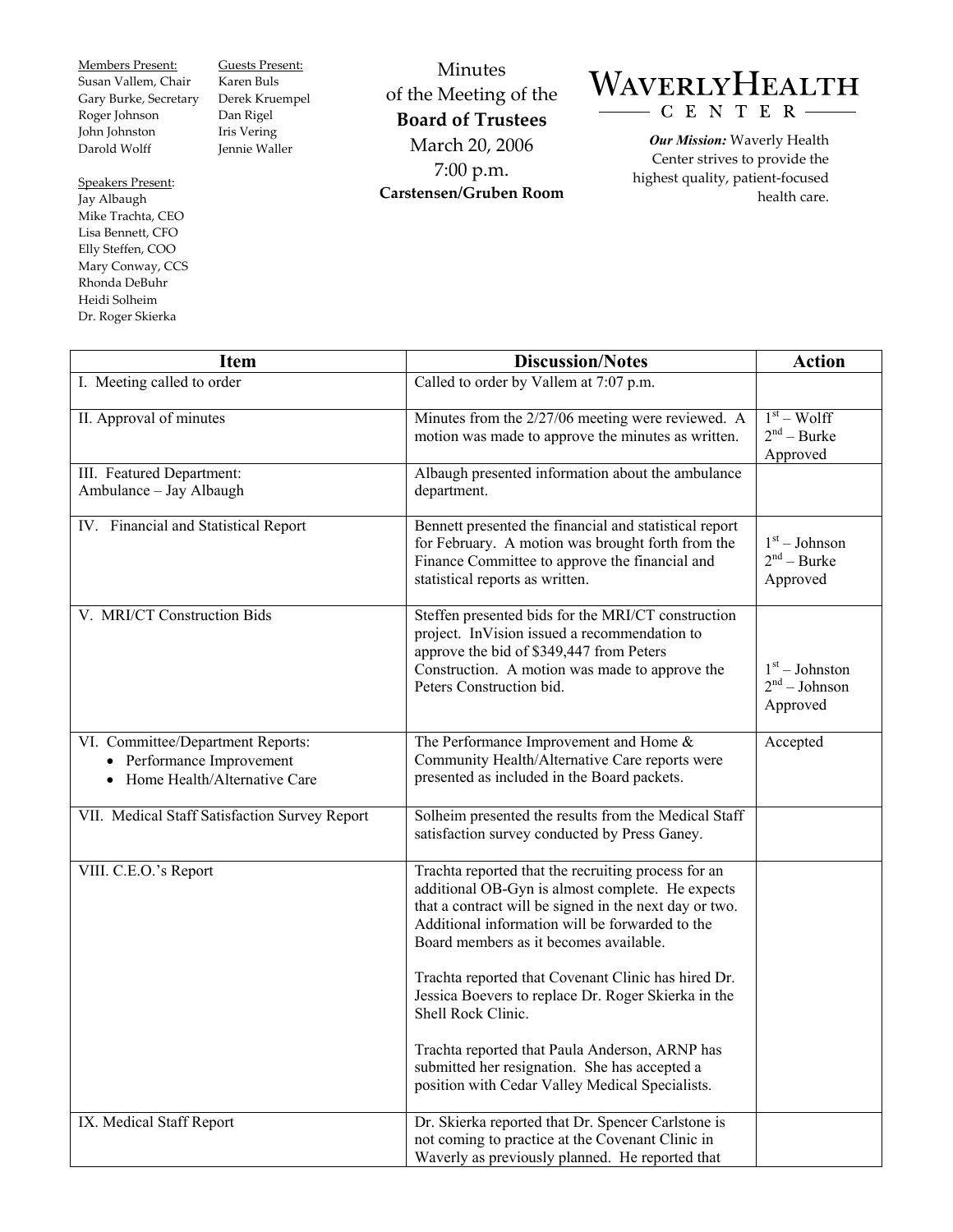|                                                                                                                                                                                                                                                                                                                                                                                                                                                                                                                                                                                                  | Covenant will be recruiting 4 additional physicians<br>to the Waverly clinic, and is planning on opening a<br>clinic in Nashua.                                                                                                                                                                                                                                                                                                                                                                                                                                                                                                                                                 |                                                                                              |
|--------------------------------------------------------------------------------------------------------------------------------------------------------------------------------------------------------------------------------------------------------------------------------------------------------------------------------------------------------------------------------------------------------------------------------------------------------------------------------------------------------------------------------------------------------------------------------------------------|---------------------------------------------------------------------------------------------------------------------------------------------------------------------------------------------------------------------------------------------------------------------------------------------------------------------------------------------------------------------------------------------------------------------------------------------------------------------------------------------------------------------------------------------------------------------------------------------------------------------------------------------------------------------------------|----------------------------------------------------------------------------------------------|
| X. Old Business                                                                                                                                                                                                                                                                                                                                                                                                                                                                                                                                                                                  | None.                                                                                                                                                                                                                                                                                                                                                                                                                                                                                                                                                                                                                                                                           |                                                                                              |
| XI. New Business<br>• Appointments to Medical Staff:<br>Paul Burgett, M.D. - General Surgery<br>Jason Geseme, M.D. - General<br>٠<br>Surgery<br>Robert Cak, M.D. - General Surgery<br>٠<br>Steve Davis, M.D. - General Surgery<br>٠<br>Brian Gerrelts, M.D. - General<br>٠<br>Surgery<br>David Huyette, M.D. - Radiology<br>٠<br>James Connell, M.D. - Radiology<br>٠<br>Reappointment to Medical Staff:<br>Paul Novak, M.D. - ER<br>٠<br>Wei Yang, M.D. - Pathology<br>٠<br>Sarah DeVore, ARNP - Nephrology<br>٠<br>David Kabel, M.D. - Cardiology<br>٠<br>Resignation From Medical Staff:<br>٠ | Conway presented the appointments and<br>reappointments to Medical Staff and the resignation<br>from Medical Staff as listed at left. The files have<br>been reviewed by the Executive Committee of the<br>Medical Staff. The Executive Committee<br>recommends approval. A motion was made to<br>approve the credentialing items as recommended by<br>the Executive Committee of the Medical Staff.                                                                                                                                                                                                                                                                            | $1st - Wolf$<br>$2nd$ – Burke<br>Approved                                                    |
| Ayyaz Shah, D.O. - Dermatology<br>Revised Privilege Listings:<br>$\bullet$<br>Ophthalmology<br>Cardiology<br>New/Revised Policies:<br>Chest Tube Insertion and Maintenance<br>Chain of Command for Physician<br>Notification and Patient Care Issues<br><b>Informed Consent</b><br>٠<br>Sputum Collection<br>٠<br>Nasal Washing Procedure for<br>٠<br>Specimen Collection<br><b>Nursing Admission Assessment</b><br>٠<br><b>Patient Reassessment</b><br>٠<br><b>Gait Belts</b><br>٠                                                                                                              | Conway presented the revised privilege listings as<br>listed at left, and included in the Board packets.<br>Conway developed the forms in collaboration with<br>practitioners in the applicable fields of practice. The<br>forms have been reviewed and are recommended for<br>approval by the Medical Staff. A motion was made<br>to approve the privilege listings as written and<br>individually considered.<br>DeBuhr presented the new/revised policies as listed<br>at left, and included in the Board packets. A motion<br>was made to approve the policies as written and<br>individually considered.                                                                   | $1st - Johnson$<br>$2nd - Wolf$<br>Approved<br>$1st - Johnston$<br>$2nd - Burke$<br>Approved |
| <b>Finance Committee</b>                                                                                                                                                                                                                                                                                                                                                                                                                                                                                                                                                                         | Trachta reported that the Finance Committee earlier<br>today. Minutes from said meeting were distributed.<br>Trachta presented a \$15,000 request from the Health<br>Resource Committee to purchase materials for the<br>Community Health Resource Library in the<br>Centennial Pavilion. A motion was made to approve<br>the request as presented.<br>Bennett presented the revised financial forecast for<br>fiscal years 2006 though 2010, prepared by Denman<br>and Company. Based on assumptions provided to<br>Denman and Company, the forecast shows a strong<br>financial future. After a slight decrease in the<br>operating margin in 2007, the margin shows a steady | $1st - Burke$<br>$2nd - Johnson$<br>Approved                                                 |